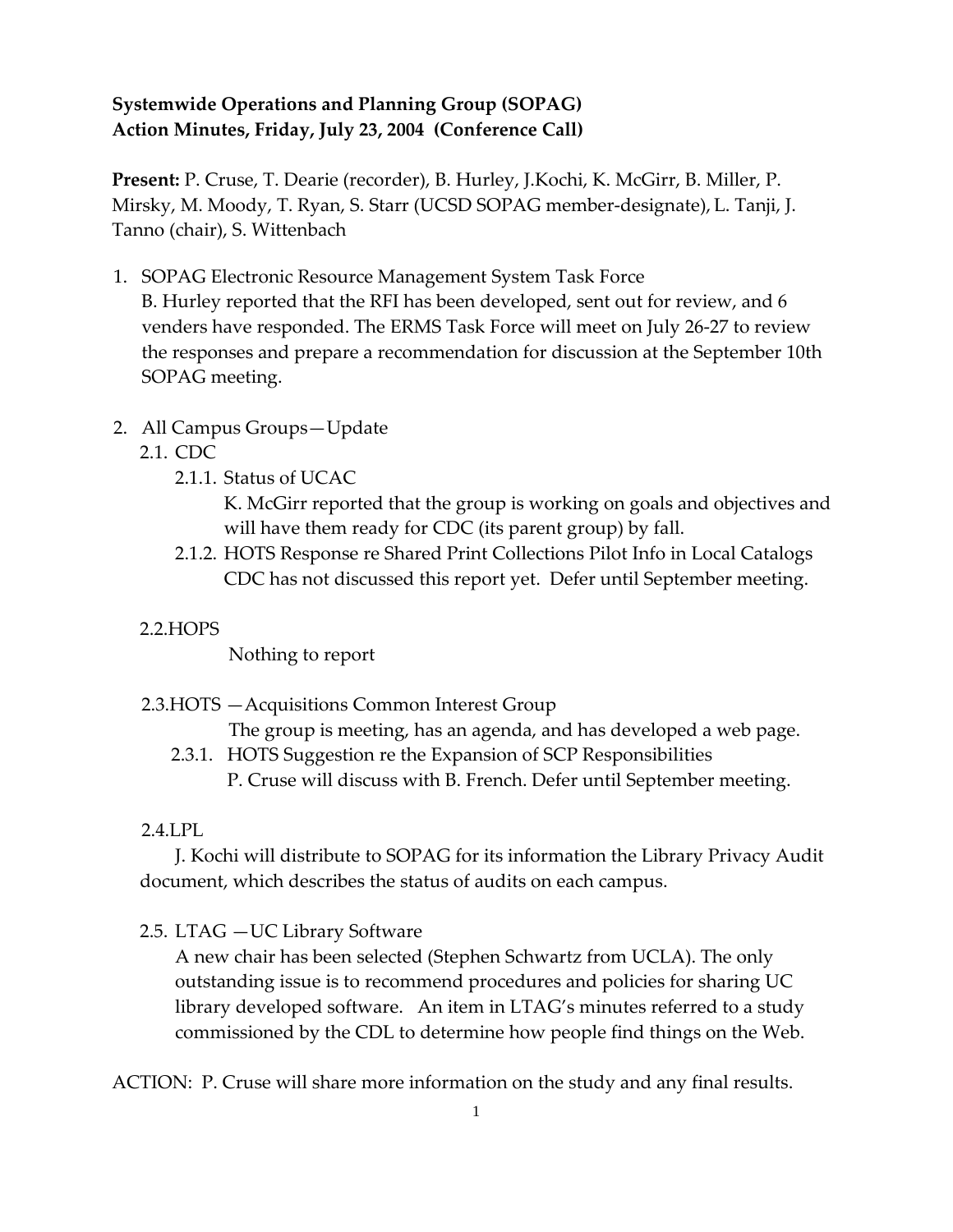#### 2.6. RSC

2.6.1. Planning for Advanced Mechanisms for Document Delivery from the RLFs

T. Dearie presented the report for discussion. RSC has been asked to explore advanced delivery mechanisms that could obviate the need to circulate items from a print archive, address operational issues, and investigate mechanisms that are high-speed, high-production, or archival level. RSC reported on the delivery mechanisms available, but were unable to address the operational issues since there are no collections from which to gain experience. Because the need is so minimal they asked to review the issue when there is more experience. ACTION: J. Tanno will share the report with Nancy Kushigian for consideration in developing shared collections. ACTION: P. Mirsky will ask CDC to survey campuses with this question: "Are there categories of materials that campuses are not depositing because there are no electronic delivery mechanisms available?" ACTION: T. Dearie will ask RSC to continue to monitor the technology. ACTION: J. Tanno will report to the ULs that the service is adequate to meet current demand and RSC is prepared to move forward when there

#### 2.6.2. Quality of Desktop Delivery of Scanned Articles

is demand.

T. Dearie presented RSC's report that had been requested by the ULs. RSC was asked to investigate the quality of scanning and the electronic document delivery mechanisms currently in place and to determine: (1) are there adequate quality control practices in place and (2) are equipment or procedural enhancements required to assure consistent quality of the electronic delivery of scanned articles.

ACTION: J. Tanno will report to the ULs that RSC has looked into the issue, quality of scanning is not a major problem and in fact, overwhelmingly, users prefer the service, process and procedures are in place to check for quality, and equipment is adequate for current needs. The review process did identify other areas for investigation, which RSC will undertake.

ACTION: T. Dearie will ask RSC to research the question of the scope of the problem if all materials requested to be were to be delivered via electronic means and not be delivered via fax, photocopy or other means. Specifically, what percent are not being delivered electronically when requested and what would the cost (equipment and staff) be to deliver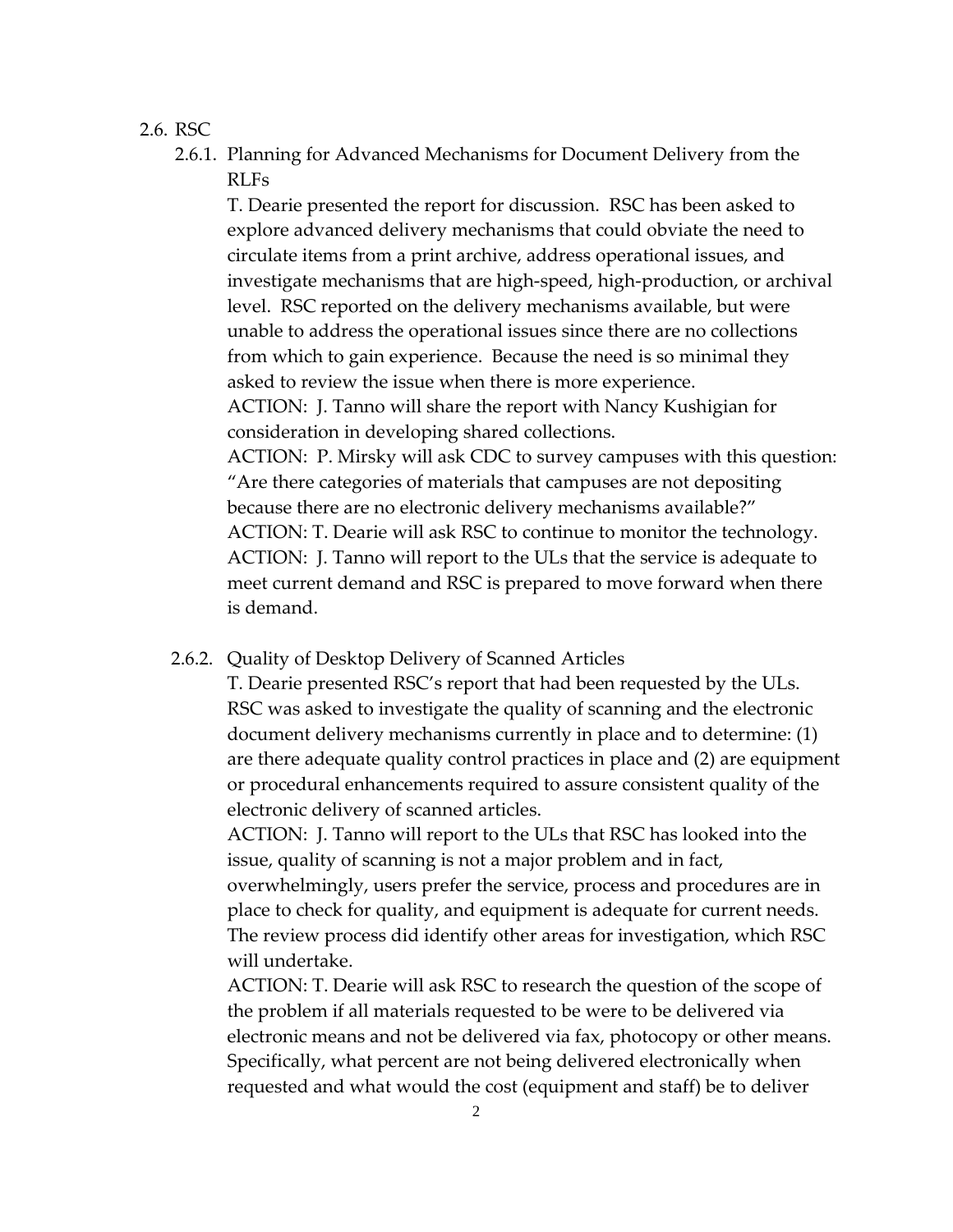100% of requests electronically.

2.6.3. Request for a New VDX Team

T. Dearie presented a proposal from RSC and RSC-IAG to create a new VDX Implementation Team to replace the current Request Project Team. The proposal was approved with modifications.

ACTION: RSC will work with CDL to replace the current CDL Request Project Team with the new VDX Team.

ACTION: T. Dearie will report to RSC the modifications requested, including a sunset date of December 31, 2005.

ACTION: RSC will consult with their SOPAG representatives to appoint appropriate members to the team.

2.6.4. Interlibrary Loan of Media

The group discussed the feasibility of increasing the lending of media collections. ACTION: J. Tanno will charge the RSC to review the issue and recommend ways to facilitate the loaning of media collections among the UC libraries.

- 2.6.5. UC eLinks Recommendation from IAG Defer until September meeting.
- 2.7. Joint Meeting with ACG Chairs

The meeting for the ACG Chairs was set for October 22<sup>nd</sup>, but several SOPAG members cannot attend on that date.

ACTION: J. Tanno will review possible alternate dates with SOPAG and the ACG Chairs.

- 3. Report on CDL Related Items (Trisha)
	- 3.1. CBS/Request/Desktop Delivery—Update

P. Cruse forwarded an update on the VDX Implementation from M. Heath. The installation of v. 2.7 of the software has been delayed until August.

3.2. MELVYL—Update

The load of UCLA records is going smoothly.

- 3.3. Uniform Title Sort & Display in MELVYL—Update Nothing new to report.
- 3.4. Link Resolver Planning

The project is still on track.

3.5. JSTOR—Update

Procedures for selecting titles have been developed and distributed to campuses for review. A web page will be developed to assist with communication.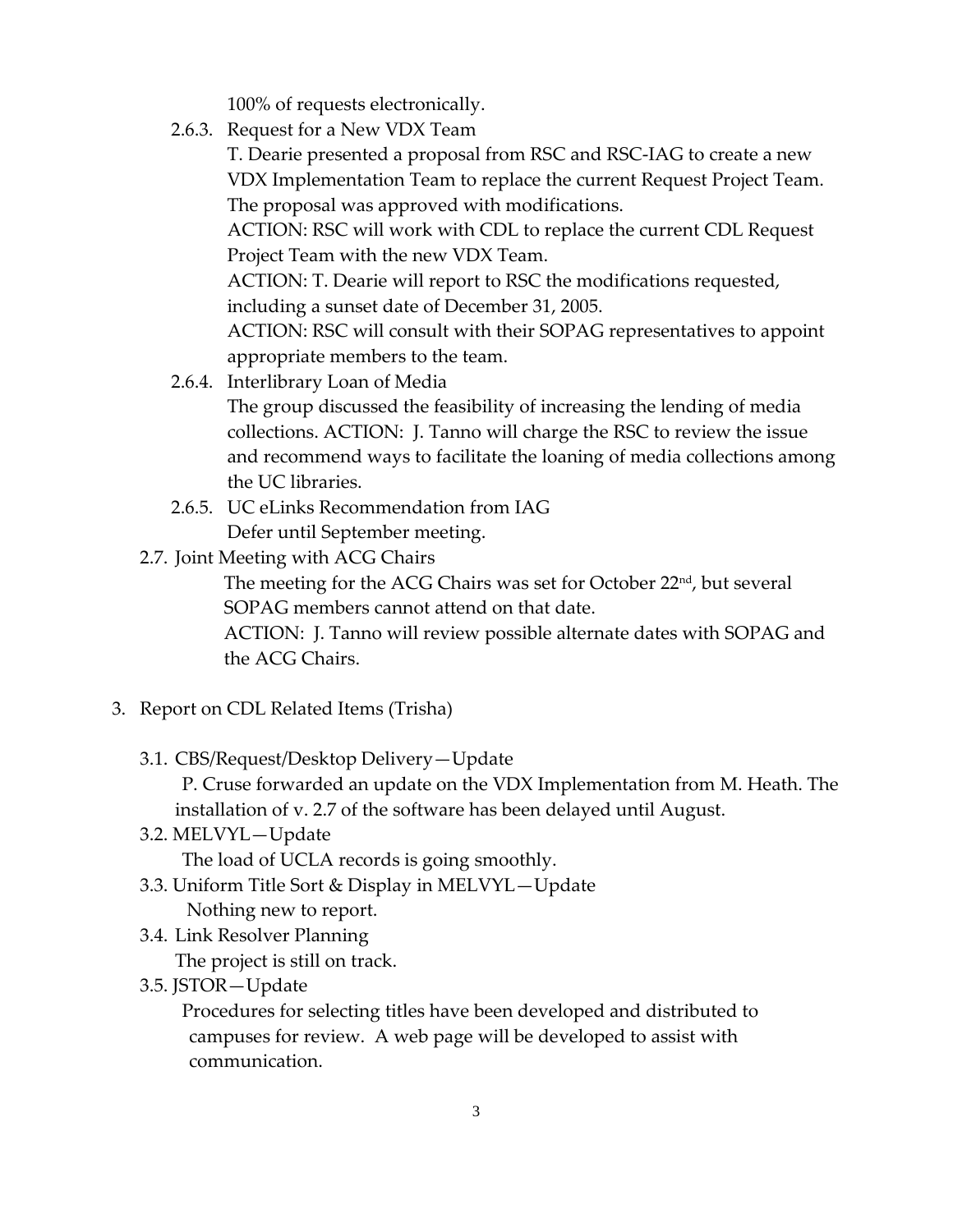- 4. Systemwide Library Planning
	- 4.1. Strategic Directions Documents—

<http://libraries.universityofcalifornia.edu/planning/>

G. Lawrence is developing press releases from the document. He will share them with SOPAG as appropriate for local use.

4.2. Scholarly Communication Nothing to report.

4.3. Systemwide Planning Consultation Needs and Methods

P. Cruse reported that planning for a "digital library services" group is underway and will share the charge and membership with SOPAG when available.

4.4. Master Planning Project List—Update

J. Kochi reported that the list is finalized except for the URLs for two documents.

ACTION: As soon as these documents are posted on the SOPAG site, J. Kochi will update the final list and transmit a copy to Gary Lawrence.

- 5. Shared Collections—Government Information—Update
	- 5.1. Government Information Workshop—Update M. Moody will distribute a call for participants, to be coordinated by the SOPAG members on each campus. Broad representation, beyond Government Information librarians is encouraged. The workshop date is October 28.
	- 5.2. Proposal to Develop Digitization Centers at the RLF's for Government Information and Other Shared Print Collections
		- 5.2.1. Investigation of a High Volume Digitization Infrastructure Barclay Ogden has been charged to investigate this issue. His report is due prior to the September meeting.
	- 5.3. Print Collection Planning: Possible Collaboration with the State Library
		- J. Tanno has arranged a meeting with P. Cruse, Linda Kennedy and Sherry DeDecker to meet with John Jewell and others from the State Library to explore the possibility of the State Library providing access to retrospective print collections of government information to the University of California Libraries as needed in the future. P. Cruse noted that potentially there will be a cut to the State Library budget, which could impact its ability to deliver what we need.
- 6. Shared Collections—Publisher Based Shared Print Archives Nothing to report.